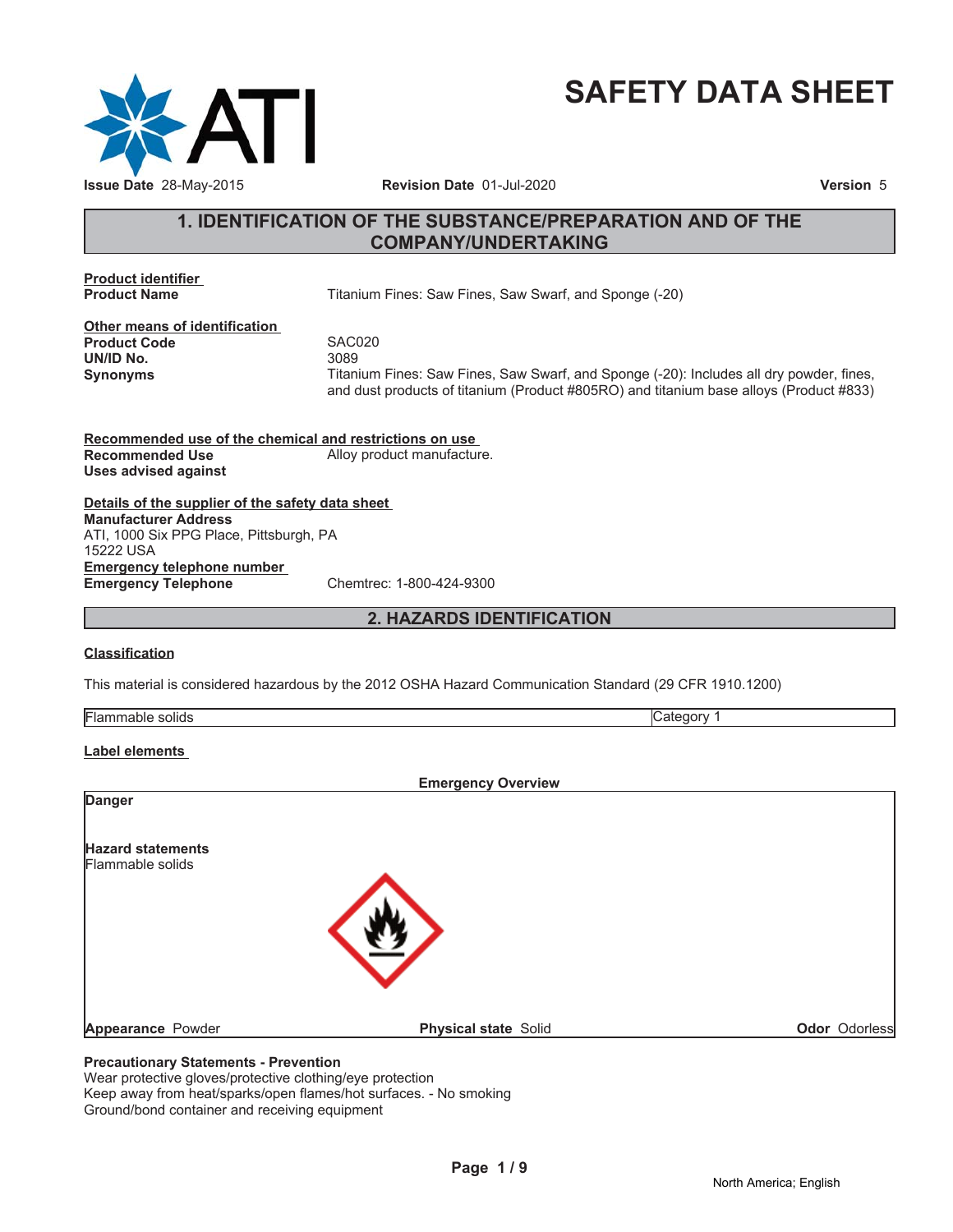If dust clouds can occur, use explosion-proof electrical/ ventilating/lighting/equipment

#### **Precautionary Statements - Response**

In case of fire: Use salt (NaCl) for extinction.

#### **Hazards not otherwise classified (HNOC)**

Not applicable

#### **Other Information**

When product is subjected to welding, burning, melting, sawing, brazing, grinding, buffing, polishing, or other similar heat-generating processes, the following potentially hazardous airborne particles and/or fumes may be generated:: Titanium dioxide an IARC Group 2B carcinogen.

\_\_\_\_\_\_\_\_\_\_\_\_\_\_\_\_\_\_\_\_\_\_\_\_\_\_\_\_\_\_\_\_\_\_\_\_\_\_\_\_\_\_\_\_\_\_\_\_\_\_\_\_\_\_\_\_\_\_\_\_\_\_\_\_\_\_\_\_\_\_\_\_\_\_\_\_\_\_\_\_\_\_\_\_\_\_\_\_\_\_\_\_\_

Hexavalent Chromium (Chromium VI) may cause lung, nasal, and/or sinus cancer.

Vanadium pentoxide (V2O5) affects eyes, skin, respiratory system.

Soluble molybdenum compounds such as molybdenum trioxide may cause lung irritation.

# **3. COMPOSITION/INFORMATION ON INGREDIENTS**

**Synonyms** Titanium Fines: Saw Fines, Grinder Fines, Saw Swarf, and Sponge (-20): Includes all dry powder, fines, and dust products of titanium (Product #805RO) and titanium base alloys (Product #833).

| <b>Chemical Name</b> | <b>CAS No.</b> | Weight-%  |
|----------------------|----------------|-----------|
| Titanium             | 7440-32-6      | $50 - 99$ |
| Vanadium             | 7440-62-2      | $0 - 45$  |
| Molybdenum           | 7439-98-7      | $0 - 37$  |
| <b>Zirconium</b>     | 7440-67-7      | $0 - 35$  |
| Chromium             | 7440-47-3      | $0 - 18$  |
| Niobium (Columbium)  | 7440-03-1      | $0 - 15$  |
| <b>Aluminum</b>      | 7429-90-5      | $0 - 8$   |
| Tin                  | 7440-31-5      | $0 - 8$   |
| Silicon              | 7440-21-3      | $0 - 3$   |
|                      |                |           |

# **4. FIRST AID MEASURES**

#### **First aid measures**

| Eye contact                                                                | In the case of particles coming in contact with eyes during processing, treat as with any<br>foreign object.                                           |  |
|----------------------------------------------------------------------------|--------------------------------------------------------------------------------------------------------------------------------------------------------|--|
| <b>Skin Contact</b>                                                        | None under normal use conditions.                                                                                                                      |  |
| <b>Inhalation</b>                                                          | If excessive amounts of smoke, fume, or particulate are inhaled during processing, remove<br>to fresh air and consult a qualified health professional. |  |
| Ingestion                                                                  | IF SWALLOWED: Call a POISON CENTER or doctor/physician if you feel unwell.                                                                             |  |
| Most important symptoms and effects, both acute and delayed                |                                                                                                                                                        |  |
| <b>Symptoms</b>                                                            | None anticipated.                                                                                                                                      |  |
| Indication of any immediate medical attention and special treatment needed |                                                                                                                                                        |  |
| Note to physicians                                                         | Treat symptomatically.                                                                                                                                 |  |
| <b>5. FIRE-FIGHTING MEASURES</b>                                           |                                                                                                                                                        |  |

**Suitable extinguishing media**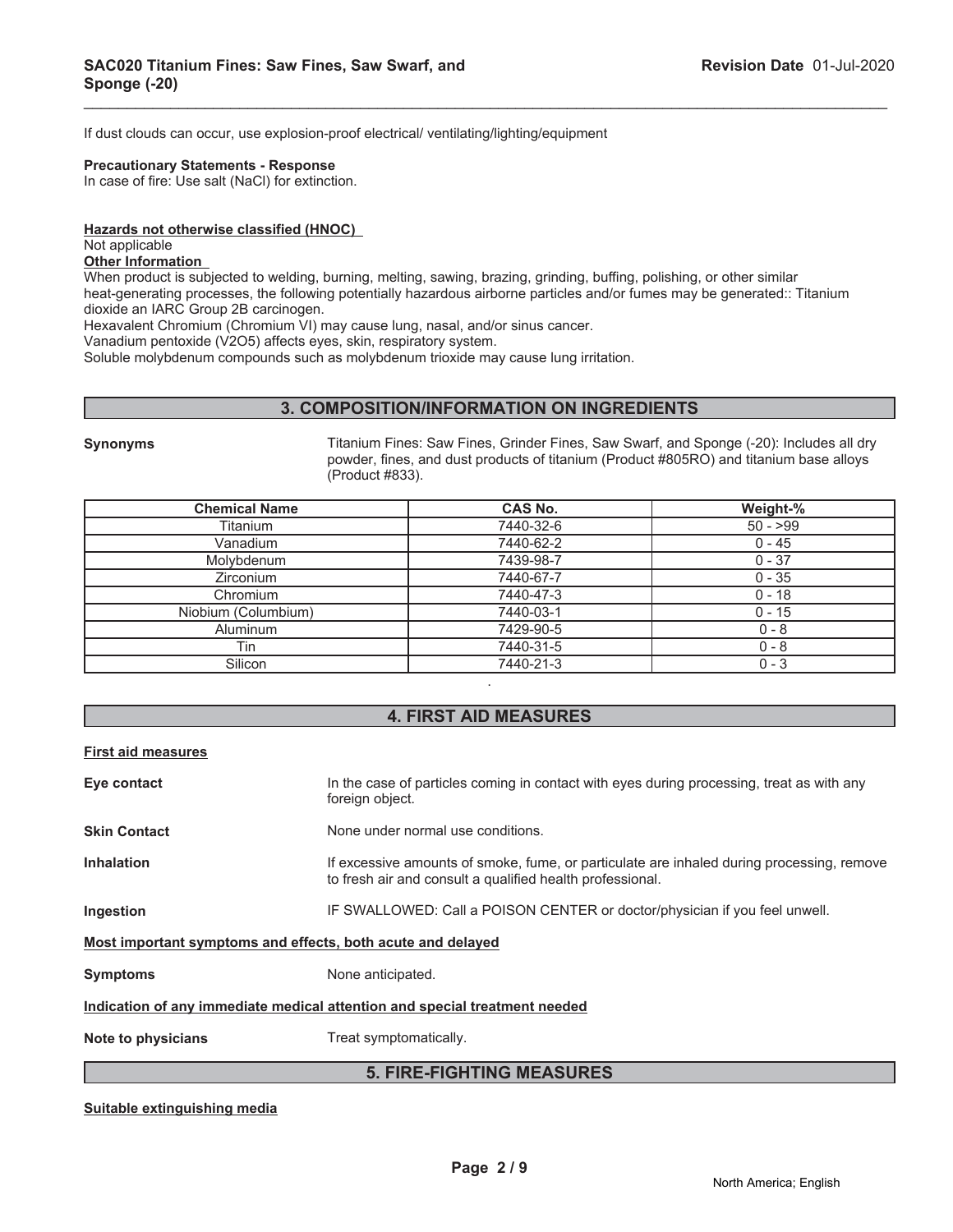Isolate large fires and allow to burn out. Smother small fires with salt (NaCl).

**Unsuitable extinguishing media** Do not spray water on burning metal as an explosion may occur. This explosive characteristic is caused by the hydrogen and steam generated by the reaction of water with the burning material.

\_\_\_\_\_\_\_\_\_\_\_\_\_\_\_\_\_\_\_\_\_\_\_\_\_\_\_\_\_\_\_\_\_\_\_\_\_\_\_\_\_\_\_\_\_\_\_\_\_\_\_\_\_\_\_\_\_\_\_\_\_\_\_\_\_\_\_\_\_\_\_\_\_\_\_\_\_\_\_\_\_\_\_\_\_\_\_\_\_\_\_\_\_

#### **Specific hazards arising from the chemical**

Intense heat. Very fine, high surface area material resulting from processing this product may ignite spontaneously at room temperature. WARNING: Fine particles of this product may form combustible dust-air mixtures. Keep particles away from all ignition sources including heat, sparks, and flame. Prevent dust accumulations to minimize combustible dust hazard.

**Hazardous combustion products**Titanium dioxide an IARC Group 2B carcinogen. Hexavalent Chromium (Chromium VI) may cause lung, nasal, and/or sinus cancer. Vanadium pentoxide (V2O5) affects eyes, skin, respiratory system. Soluble molybdenum compounds such as molybdenum trioxide may cause lung irritation.

**Explosion data Sensitivity to Mechanical Impact** None. **Sensitivity to Static Discharge** May be ignited by heat, sparks or flames.

#### **Protective equipment and precautions for firefighters**

Firefighters should wear self-contained breathing apparatus and full firefighting turnout gear.

# **6. ACCIDENTAL RELEASE MEASURES**

#### **Personal precautions, protective equipment and emergency procedures**

| <b>Personal precautions</b>                          | Use personal protective equipment as required.                                                                                                                     |  |
|------------------------------------------------------|--------------------------------------------------------------------------------------------------------------------------------------------------------------------|--|
| For emergency responders                             | Use personal protective equipment as required. Follow Emergency Response Guidebook,<br>Guide No. 170.                                                              |  |
| <b>Environmental precautions</b>                     |                                                                                                                                                                    |  |
| <b>Environmental precautions</b>                     | Collect spillage to prevent release to the environment.                                                                                                            |  |
| Methods and material for containment and cleaning up |                                                                                                                                                                    |  |
| <b>Methods for containment</b>                       | Prevent further leakage or spillage if safe to do so.                                                                                                              |  |
| Methods for cleaning up                              | Sweep or shovel material into dry containers using non-sparking tools. Avoid creating<br>uncontrolled dust. Skin and eye protection should be used during cleanup. |  |

# **7. HANDLING AND STORAGE**

| <b>Precautions for safe handling</b>                         |                                                                                                                                                                                                                                                                                                                                                                                                                    |
|--------------------------------------------------------------|--------------------------------------------------------------------------------------------------------------------------------------------------------------------------------------------------------------------------------------------------------------------------------------------------------------------------------------------------------------------------------------------------------------------|
| Advice on safe handling                                      | Very fine, high surface area material resulting from grinding, buffing, polishing, or similar<br>processes of this product may ignite spontaneously at room temperature. WARNING: Fine<br>particles of this product may form combustible dust-air mixtures. Keep particles away from<br>all ignition sources including heat, sparks, and flame. Prevent dust accumulations to<br>minimize combustible dust hazard. |
| Conditions for safe storage, including any incompatibilities |                                                                                                                                                                                                                                                                                                                                                                                                                    |
| <b>Storage Conditions</b>                                    | Keep away from heat, sparks, flame and other sources of ignition (i.e., pilot lights, electric<br>motors and static electricity). For long-term storage, keep sealed in argon-filled steel drums.                                                                                                                                                                                                                  |
| Incompatible materials                                       | Dissolves in hydrofluoric acid. Ignites in the presence of fluorine. When heated above<br>200°C, reacts exothermically with the following: Chlorine, bromine, halocarbons, carbon<br>tetrachloride, carbon tetrafluoride, and freon.                                                                                                                                                                               |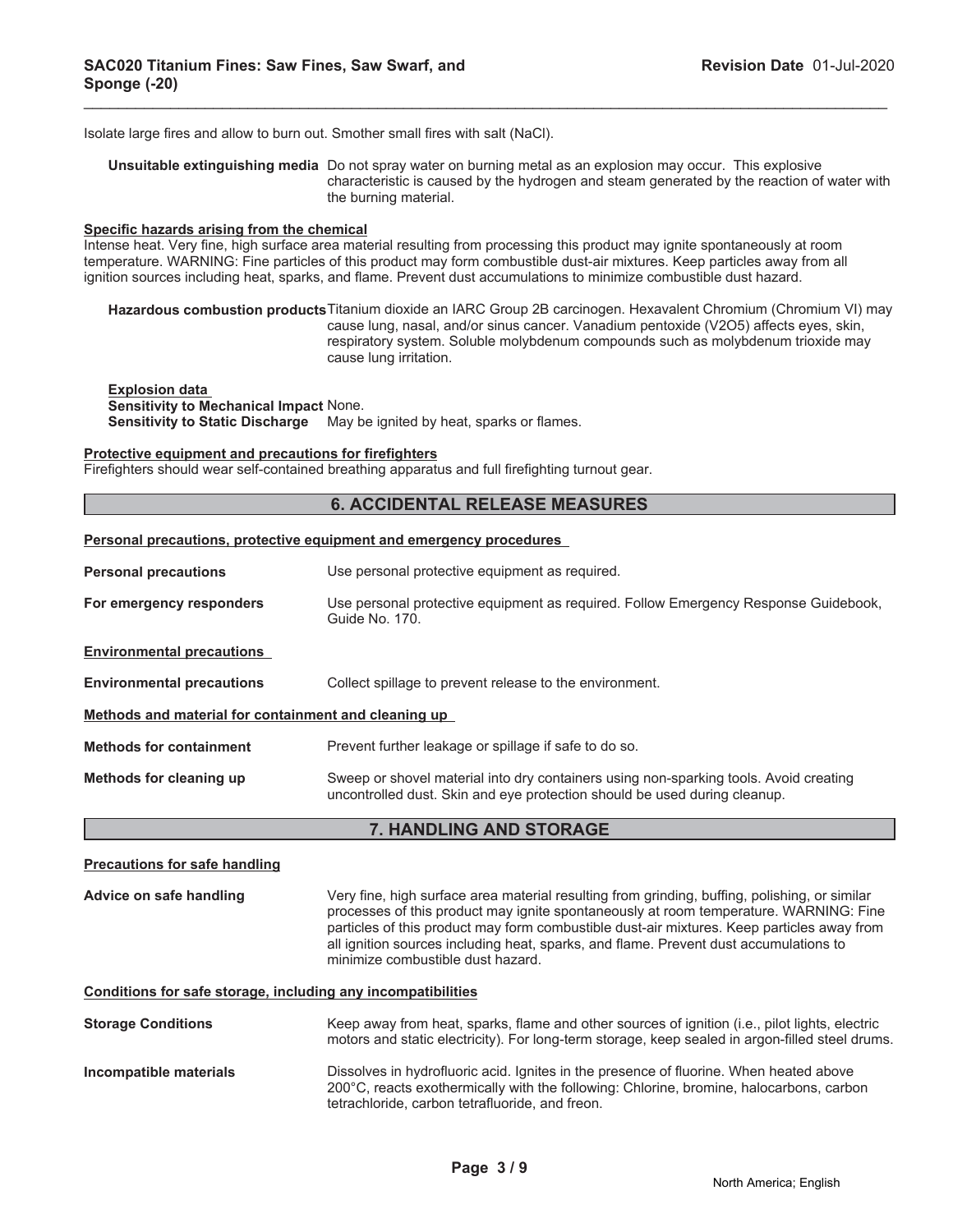# **8. EXPOSURE CONTROLS/PERSONAL PROTECTION**

\_\_\_\_\_\_\_\_\_\_\_\_\_\_\_\_\_\_\_\_\_\_\_\_\_\_\_\_\_\_\_\_\_\_\_\_\_\_\_\_\_\_\_\_\_\_\_\_\_\_\_\_\_\_\_\_\_\_\_\_\_\_\_\_\_\_\_\_\_\_\_\_\_\_\_\_\_\_\_\_\_\_\_\_\_\_\_\_\_\_\_\_\_

# **Control parameters**

| <b>Chemical Name</b> | <b>ACGIH TLV</b>                                          | <b>OSHA PEL</b>                                      |
|----------------------|-----------------------------------------------------------|------------------------------------------------------|
| Titanium             |                                                           |                                                      |
| 7440-32-6            |                                                           |                                                      |
| Vanadium             |                                                           | Ceiling: 0.5 mg/m <sup>3</sup> V2O5 respirable dust  |
| 7440-62-2            |                                                           | Ceiling: 0.1 mg/m <sup>3</sup> V2O5 fume             |
| Molybdenum           | TWA: 10 $mg/m3$ inhalable fraction                        |                                                      |
| 7439-98-7            | TWA: $3 \text{ mg/m}^3$ respirable fraction               |                                                      |
| Zirconium            | STEL: 10 mg/m <sup>3</sup> STEL: 10 mg/m <sup>3</sup> Zr  | TWA: $5 \text{ mg/m}^3$ Zr                           |
| 7440-67-7            | TWA: 5 mg/m <sup>3</sup> TWA: 5 mg/m <sup>3</sup> Zr      | (vacated) STEL: 10 mg/m <sup>3</sup> (vacated) STEL: |
|                      |                                                           | 10 mg/m $3$ Zr                                       |
| Chromium             | TWA: $0.5$ mg/m <sup>3</sup>                              | TWA: 1 $mq/m3$                                       |
| 7440-47-3            |                                                           |                                                      |
| Niobium (Columbium)  |                                                           |                                                      |
| 7440-03-1            |                                                           |                                                      |
| Tin                  | TWA: $2 \text{ mq/m}^3$ TWA: $2 \text{ mq/m}^3$ Sn except | TWA: 2 mg/m <sup>3</sup> Sn except oxides            |
| 7440-31-5            | Tin hydride                                               |                                                      |
| Aluminum             | TWA: 1 $mq/m3$ respirable fraction                        | TWA: $15 \text{ mg/m}^3$ total dust                  |
| 7429-90-5            |                                                           | TWA: 5 mg/m <sup>3</sup> respirable fraction         |
| Silicon              |                                                           | TWA: $15 \text{ mg/m}^3$ total dust                  |
| 7440-21-3            |                                                           | TWA: $5 \text{ mg/m}^3$ respirable fraction          |

#### **Appropriate engineering controls**

**Engineering Controls** Avoid generation of uncontrolled particles.

#### **Individual protection measures, such as personal protective equipment**

**Eye/face protection** When airborne particles may be present, appropriate eye protection is recommended. For example, tight-fitting goggles, foam-lined safety glasses or other protective equipment that shield the eyes from particles. **Skin and body protection** Fire/flame resistant/retardant clothing may be appropriate during hot work with the product. Cut-resistant gloves and/or protective clothing may be appropriate when sharp surfaces are present.

**Respiratory protection** When particulates/fumes/gases are generated and if exposure limits are exceeded or irritation is experienced, proper approved respiratory protection should be worn. Positive-pressure supplied air respirators may be required for high airborne contaminant concentrations. Respiratory protection must be provided in accordance with current local regulations.

# **General Hygiene Considerations** Handle in accordance with good industrial hygiene and safety practice.

# **9. PHYSICAL AND CHEMICAL PROPERTIES**

# **Information on basic physical and chemical properties**

| <b>Physical state</b><br>Appearance<br>Color                                                                   | Solid<br>Powder<br>Metallic gray or silver | Odor<br><b>Odor threshold</b>      | <b>Odorless</b><br>Not applicable |
|----------------------------------------------------------------------------------------------------------------|--------------------------------------------|------------------------------------|-----------------------------------|
| <b>Property</b><br>рH<br>Melting point / freezing point<br>Boiling point / boiling range<br><b>Flash point</b> | <b>Values</b><br>1600 °C / 2900 °F<br>-    | Remarks • Method<br>Not applicable |                                   |
| <b>Evaporation rate</b>                                                                                        |                                            | Not applicable                     |                                   |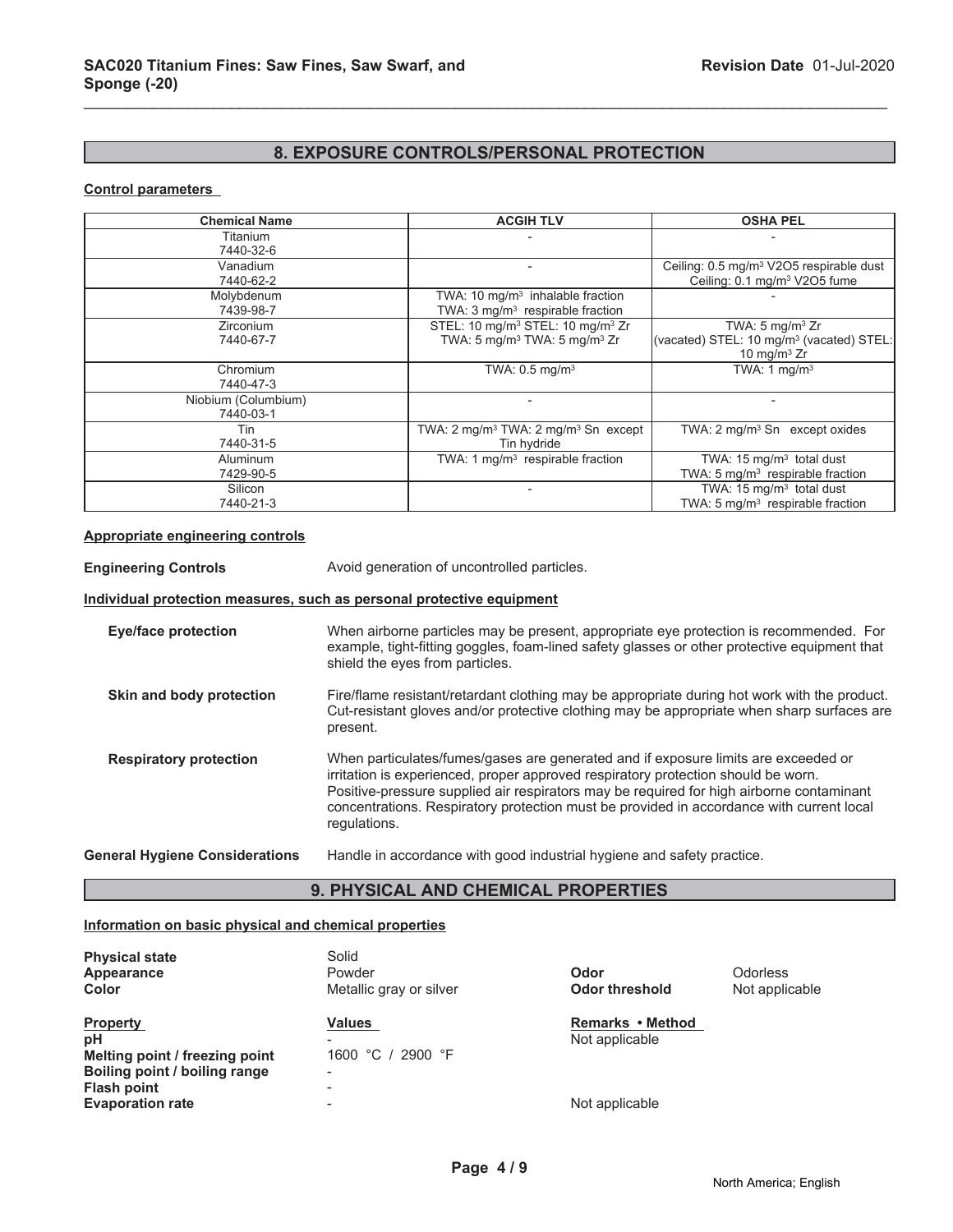| Flammability (solid, gas)<br><b>Flammability Limit in Air</b><br><b>Upper flammability limit:</b><br>Lower flammability limit: |                 | Flammable      |
|--------------------------------------------------------------------------------------------------------------------------------|-----------------|----------------|
| Vapor pressure                                                                                                                 |                 | Not applicable |
| <b>Vapor density</b>                                                                                                           |                 | Not applicable |
| <b>Specific Gravity</b>                                                                                                        | 4.5             |                |
| <b>Water solubility</b>                                                                                                        | Insoluble       |                |
| Solubility in other solvents                                                                                                   |                 |                |
| <b>Partition coefficient</b>                                                                                                   |                 | Not applicable |
| <b>Autoignition temperature</b>                                                                                                |                 | Not applicable |
| <b>Decomposition temperature</b>                                                                                               |                 | Not applicable |
| <b>Kinematic viscosity</b>                                                                                                     |                 | Not applicable |
| <b>Dynamic viscosity</b>                                                                                                       |                 | Not applicable |
| <b>Explosive properties</b>                                                                                                    | Not applicable  |                |
| <b>Oxidizing properties</b>                                                                                                    | Not applicable  |                |
| <b>Other Information</b>                                                                                                       |                 |                |
| Softening point                                                                                                                |                 |                |
| <b>Molecular weight</b>                                                                                                        |                 |                |
| <b>VOC Content (%)</b>                                                                                                         | Not applicable  |                |
| <b>Density</b>                                                                                                                 |                 |                |
| <b>Bulk density</b>                                                                                                            | $140$ lb/ft $3$ |                |

# **10. STABILITY AND REACTIVITY**

\_\_\_\_\_\_\_\_\_\_\_\_\_\_\_\_\_\_\_\_\_\_\_\_\_\_\_\_\_\_\_\_\_\_\_\_\_\_\_\_\_\_\_\_\_\_\_\_\_\_\_\_\_\_\_\_\_\_\_\_\_\_\_\_\_\_\_\_\_\_\_\_\_\_\_\_\_\_\_\_\_\_\_\_\_\_\_\_\_\_\_\_\_

# **Reactivity**

Not applicable

# **Chemical stability**

Stable under normal conditions.

# **Possibility of Hazardous Reactions**

None under normal processing.

Hazardous polymerization Hazardous polymerization does not occur.

# **Conditions to avoid**

Dust formation and dust accumulation.

# **Incompatible materials**

Dissolves in hydrofluoric acid. Ignites in the presence of fluorine. When heated above 200°C, reacts exothermically with the following: Chlorine, bromine, halocarbons, carbon tetrachloride, carbon tetrafluoride, and freon.

# **Hazardous Decomposition Products**

When product is subjected to welding, burning, melting, sawing, brazing, grinding, buffing, polishing, or other similar heat-generating processes, the following potentially hazardous airborne particles and/or fumes may be generated:: Titanium dioxide an IARC Group 2B carcinogen. Hexavalent Chromium (Chromium VI) may cause lung, nasal, and/or sinus cancer. Vanadium pentoxide (V2O5) affects eyes, skin, respiratory system. Soluble molybdenum compounds such as molybdenum trioxide may cause lung irritation.

# **11. TOXICOLOGICAL INFORMATION**

#### **Information on likely routes of exposure**

# **Product Information**

**Inhalation** Product not classified.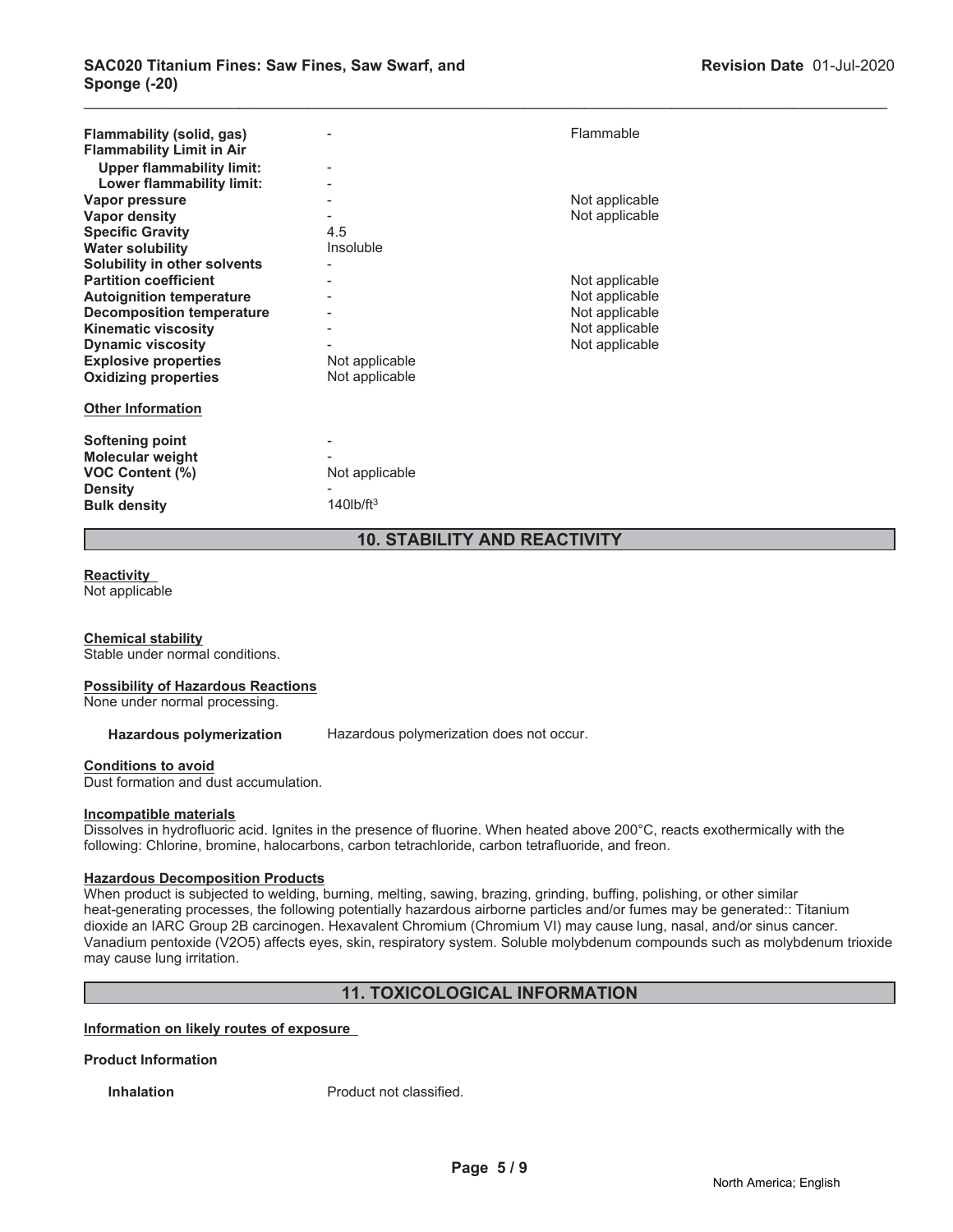| Eye contact         | Product not classified. |
|---------------------|-------------------------|
| <b>Skin Contact</b> | Product not classified. |

**Ingestion** Product not classified.

| <b>Chemical Name</b>             | Oral LD50         | <b>Dermal LD50</b>       | <b>Inhalation LC50</b> |
|----------------------------------|-------------------|--------------------------|------------------------|
| lTitanium<br>7440-32-6           | $> 5000$ mg/kg bw |                          |                        |
| Vanadium<br>7440-62-2            | > 2000 mg/kg bw   |                          |                        |
| Molybdenum<br>7439-98-7          | > 2000 mg/kg bw   | $>$ 2000 mg/kg bw        | $> 5.10$ mg/L          |
| <b>Zirconium</b><br>7440-67-7    | > 5000 mg/kg bw   | $\overline{a}$           | $>4.3$ mg/L            |
| <b>Chromium</b><br>7440-47-3     | > 3400 mg/kg bw   | $\overline{\phantom{0}}$ | $> 5.41$ mg/L          |
| Niobium (Columbium)<br>7440-03-1 | > 10,000 mg/kg bw | > 2000 mg/kg bw          |                        |
| lTin<br>7440-31-5                | > 2000 mg/kg bw   | > 2000 mg/kg bw          | $> 4.75$ mg/L          |
| Aluminum<br>7429-90-5            | 15,900 mg/kg bw   |                          | $> 1$ mg/L             |
| Silicon<br>7440-21-3             | > 5000 mg/kg bw   | > 5000 mg/kg bw          | $> 2.08$ mg/L          |

\_\_\_\_\_\_\_\_\_\_\_\_\_\_\_\_\_\_\_\_\_\_\_\_\_\_\_\_\_\_\_\_\_\_\_\_\_\_\_\_\_\_\_\_\_\_\_\_\_\_\_\_\_\_\_\_\_\_\_\_\_\_\_\_\_\_\_\_\_\_\_\_\_\_\_\_\_\_\_\_\_\_\_\_\_\_\_\_\_\_\_\_\_

# **Information on toxicological effects**

**Symptoms** None known.

# **Delayed and immediate effects as well as chronic effects from short and long-term exposure**

| <b>Acute toxicity</b>             | Product not classified. |
|-----------------------------------|-------------------------|
| <b>Skin corrosion/irritation</b>  | Product not classified. |
| Serious eye damage/eye irritation | Product not classified. |
| <b>Sensitization</b>              | Product not classified. |
| <b>Germ cell mutagenicity</b>     | Product not classified. |
| Carcinogenicity                   | Product not classified. |

| <b>Chemical Name</b> | <b>ACGIH</b> | <b>IARC</b> | <b>NTD</b><br>. | <b>OSHA</b> |
|----------------------|--------------|-------------|-----------------|-------------|
| <b>Chromium</b>      |              | Group 1     |                 |             |
| $17440 - 47 - 3$     |              |             |                 |             |

| <b>Reproductive toxicity</b>    | Product not classified. |
|---------------------------------|-------------------------|
| <b>STOT - single exposure</b>   | Product not classified. |
| <b>STOT - repeated exposure</b> | Product not classified. |
| <b>Aspiration hazard</b>        | Product not classified. |

# **12. ECOLOGICAL INFORMATION**

# **Ecotoxicity**

This product as shipped is not classified for aquatic toxicity.

| <b>Chemical Name</b> | Algae/aquatic plants      | Fish                        | <b>Toxicity to</b>           | <b>Crustacea</b>            |
|----------------------|---------------------------|-----------------------------|------------------------------|-----------------------------|
|                      |                           |                             | microorganisms               |                             |
| Titanium             | The 72 h EC50 of titanium | The 96 h LC50 of titanium   | The 3 h EC50 of titanium     | The 48 h EC50 of titanium   |
| 7440-32-6            | dioxide to                | dioxide to Cyprinodon       | dioxide for activated sludge | dioxide to Daphnia Magna    |
|                      | Pseudokirchnerella        | variegatus was greater than | were greater than 1000       | was greater than 1000 mg of |
|                      | subcapitata was 61 mg of  | 10,000 mg of TiO2/L.        | $mq/L$ .                     | <b>TiO2/L.</b>              |
|                      | <b>TiO2/L.</b>            | The 96 h LC50 of titanium   |                              |                             |
|                      |                           | dioxide to Pimephales       |                              |                             |
|                      |                           | promelas was greater than   |                              |                             |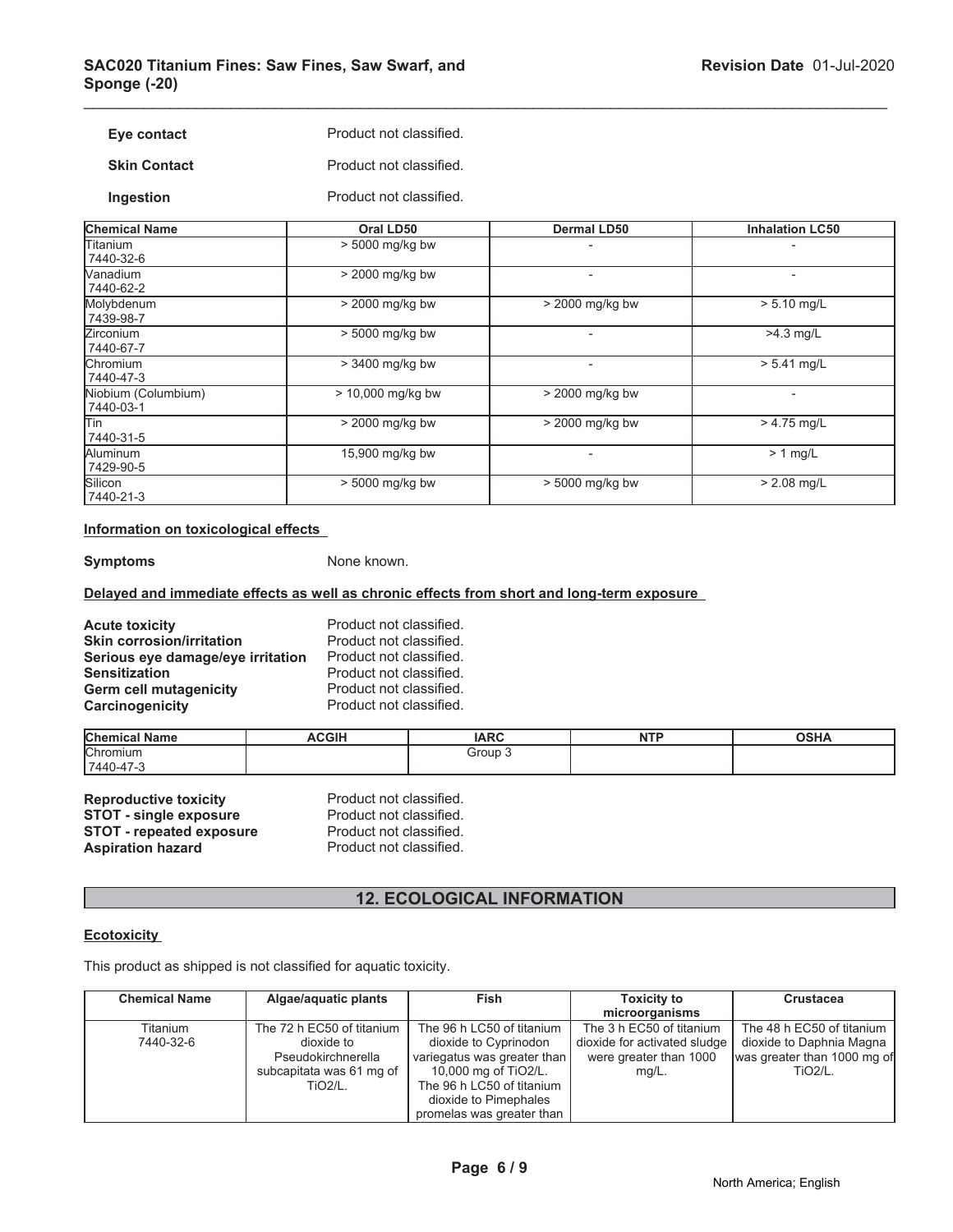# **SAC020 Titanium Fines: Saw Fines, Saw Swarf, and Sponge (-20)**

|                                  |                                                                                                                                                                                                                    | 1,000 mg of TiO <sub>2/L</sub> .                                                                                        |                                                                                                 |                                                                                                                                                                                                    |
|----------------------------------|--------------------------------------------------------------------------------------------------------------------------------------------------------------------------------------------------------------------|-------------------------------------------------------------------------------------------------------------------------|-------------------------------------------------------------------------------------------------|----------------------------------------------------------------------------------------------------------------------------------------------------------------------------------------------------|
| Vanadium<br>7440-62-2            | The 72 h EC50 of vanadium<br>pentoxide to Desmodesmus<br>subspicatus was 2,907 ug of<br>V/L.                                                                                                                       | The 96 h LC50 of vanadium<br>pentoxide to Pimephales<br>promelas was 1,850 ug of<br>V/L.                                | The 3 h EC50 of sodium<br>metavanadate for activated<br>sludge was greater than 100<br>$mg/L$ . | The 48 h EC50 of sodium<br>vanadate to Daphnia magna<br>was 2,661 ug of V/L.                                                                                                                       |
| Molybdenum<br>7439-98-7          | The 72 h EC50 of sodium<br>molybdate dihydrate to<br>Pseudokirchneriella<br>subcapitata was 362.9 mg of<br>Mo/L.                                                                                                   | The 96 h LC50 of sodium<br>molybdate dihydrate to<br>Pimephales promelas was<br>644.2 mg/L                              | The 3 h EC50 of<br>molybdenum trioxide for<br>activated sludge was 820<br>$mg/L$ .              | The 48 h LC50 of sodium<br>molybdate dihydrate to<br>Ceriodaphnia dubia was<br>1,015 mg/L.<br>The 48 h LC50 of sodium<br>molybdate dihydrate to<br>Daphnia magna was greater<br>than 1,727.8 mg/L. |
| Zirconium<br>7440-67-7           | The 14 d NOEC of zirconium<br>dichloride oxide to Chlorella<br>vulgaris was greater than<br>102.5 mg of Zr/L.                                                                                                      | The 96 h LL50 of zirconium<br>to Danio rerio was greater<br>than 74.03 mg/L.                                            |                                                                                                 | The 48 h EC50 of zirconium<br>dioxide to Daphnia magna<br>was greater than 74.03 mg<br>of Zr/L.                                                                                                    |
| Chromium<br>7440-47-3            |                                                                                                                                                                                                                    |                                                                                                                         |                                                                                                 |                                                                                                                                                                                                    |
| Niobium (Columbium)<br>7440-03-1 |                                                                                                                                                                                                                    |                                                                                                                         |                                                                                                 |                                                                                                                                                                                                    |
| Tin<br>7440-31-5                 | The 72 h EC50 of tin<br>chloride pentahydrate to<br>Pseudokirchnerella<br>subcapitata was 9,846 ug of<br>Sn/L                                                                                                      | The 7 d LOEC of tin chloride<br>pentahydrate to Pimephales<br>promelas was 827.9 ug of<br>Sn/L                          |                                                                                                 | The 7 d LC50 of tin chloride<br>pentahydrate to<br>Ceriodaphnia dubia was<br>greater than 3,200 ug of<br>$Sn/L$ .                                                                                  |
| Aluminum<br>7429-90-5            | The 96-h EC50 values for<br>reduction of biomass of<br>Pseudokirchneriella<br>subcapitata in AAP-Medium<br>at pH 6, 7, and 8 were<br>estimated as 20.1, 5.4, and<br>150.6 µg/L, respectively, for<br>dissolved Al. | The 96 h LC50 of aluminum<br>to Oncorhynchus mykiss<br>was 7.4 mg of Al/L at pH 6.5<br>and 14.6 mg of Al/L at pH<br>7.5 |                                                                                                 | The 48-hr LC50 for<br>Ceriodaphnia dubia exposed<br>to Aluminium chloride<br>increased from 0.72 to<br>greater than 99.6 mg/L with<br>water hardness increasing<br>from 25 to 200 mg/L.            |
| Silicon<br>7440-21-3             | The 72 h EC50 of sodium<br>metasilicate pentahydrate to<br>Pseudokirchnerella<br>subcapitata was greater than<br>250 mg/L.                                                                                         |                                                                                                                         |                                                                                                 |                                                                                                                                                                                                    |

\_\_\_\_\_\_\_\_\_\_\_\_\_\_\_\_\_\_\_\_\_\_\_\_\_\_\_\_\_\_\_\_\_\_\_\_\_\_\_\_\_\_\_\_\_\_\_\_\_\_\_\_\_\_\_\_\_\_\_\_\_\_\_\_\_\_\_\_\_\_\_\_\_\_\_\_\_\_\_\_\_\_\_\_\_\_\_\_\_\_\_\_\_

# **Other adverse effects**

# **13. DISPOSAL CONSIDERATIONS**

# **Waste treatment methods**

**Disposal of wastes Disposal should be in accordance with applicable regional, national and local laws and** regulations. **Contaminated packaging** Disposal should be in accordance with applicable regional, national and local laws and

**Chemical Name RCRA - D Series Wastes Chromium**  7440-47-3 5.0 mg/L regulatory level

This product contains one or more substances that are listed with the State of California as a hazardous waste.

# **14. TRANSPORT INFORMATION**

**DOT**<br> **DOT**<br> **DINID No.**<br> **CONTACT AND REGISTED UN/ID No.** 

regulations.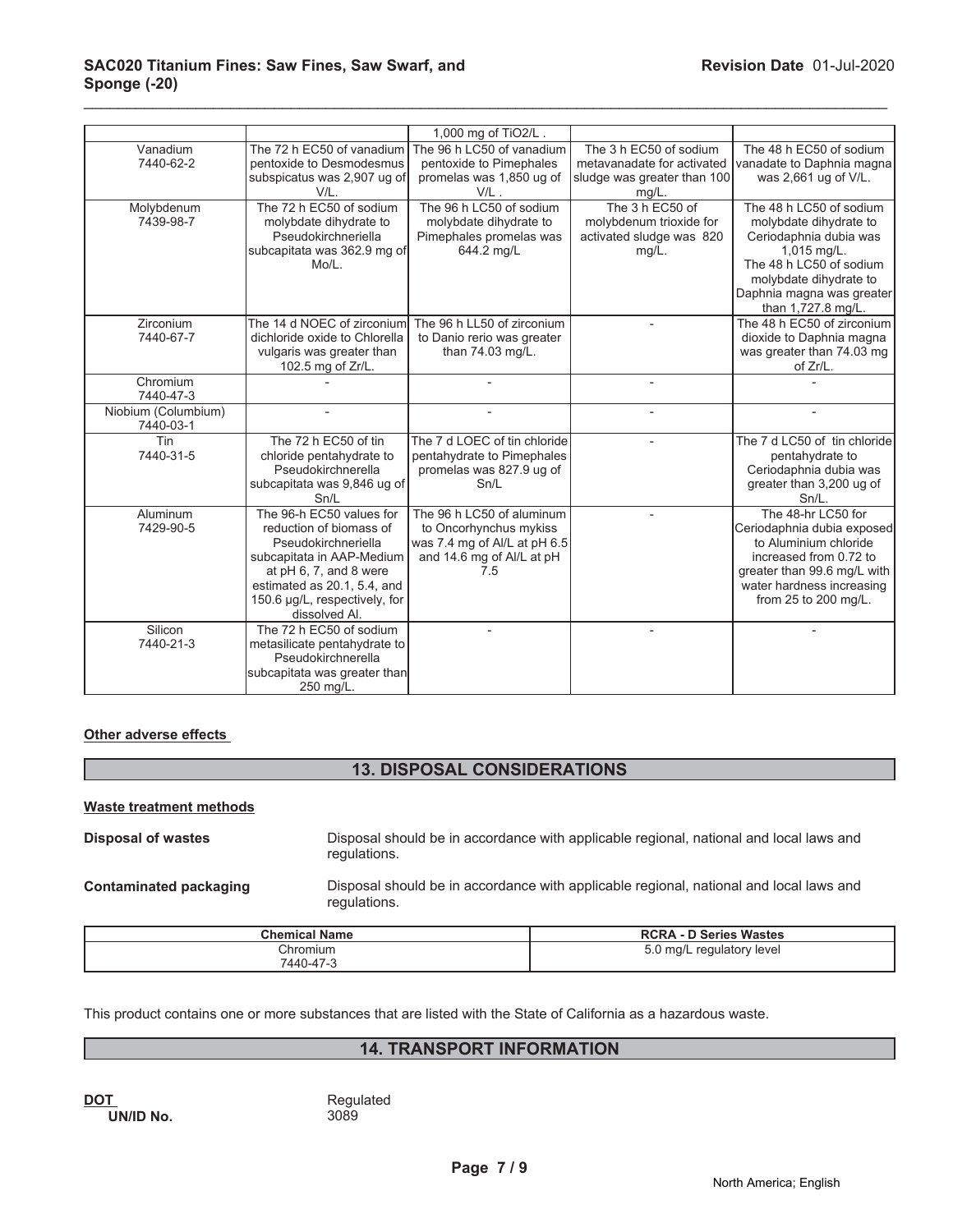| Proper shipping name            | Metal powders, flammable, n.o.s. (Titanium) |
|---------------------------------|---------------------------------------------|
| <b>Hazard Class</b>             | 4.1                                         |
| <b>Packing Group</b>            |                                             |
| <b>Special Provisions</b>       | IB8, IP2, IP4, T3, TP33                     |
| <b>Emergency Response Guide</b> | 170                                         |
| <b>Number</b>                   |                                             |

# **15. REGULATORY INFORMATION**

\_\_\_\_\_\_\_\_\_\_\_\_\_\_\_\_\_\_\_\_\_\_\_\_\_\_\_\_\_\_\_\_\_\_\_\_\_\_\_\_\_\_\_\_\_\_\_\_\_\_\_\_\_\_\_\_\_\_\_\_\_\_\_\_\_\_\_\_\_\_\_\_\_\_\_\_\_\_\_\_\_\_\_\_\_\_\_\_\_\_\_\_\_

| <b>International Inventories</b> |                   |
|----------------------------------|-------------------|
| <b>TSCA</b>                      | Complies          |
| <b>DSL/NDSL</b>                  | Complies          |
| <b>EINECS/ELINCS</b>             | Complies          |
| <b>ENCS</b>                      | Complies          |
| <b>IECSC</b>                     | Complies          |
| <b>KECL</b>                      | Complies          |
| <b>PICCS</b>                     | <b>Not Listed</b> |
| <b>AICS</b>                      | Complies          |

#### **Legend:**

 **TSCA** - United States Toxic Substances Control Act Section 8(b) Inventory

 **DSL/NDSL** - Canadian Domestic Substances List/Non-Domestic Substances List

 **EINECS/ELINCS** - European Inventory of Existing Chemical Substances/European List of Notified Chemical Substances

 **ENCS** - Japan Existing and New Chemical Substances

 **IECSC** - China Inventory of Existing Chemical Substances

 **KECL** - Korean Existing and Evaluated Chemical Substances

 **PICCS** - Philippines Inventory of Chemicals and Chemical Substances

 **AICS** - Australian Inventory of Chemical Substances

# **US Federal Regulations**

# **SARA 313**

Section 313 of Title III of the Superfund Amendments and Reauthorization Act of 1986 (SARA). This product contains a chemical or chemicals which are subject to the reporting requirements of the Act and Title 40 of the Code of Federal Regulations, Part 372

| Chemical<br><b>Name</b>                            | .<br><b>NO</b>                              | $\mathbf{a}$<br>Weight- | 0.40<br>SAR<br>Thresi.<br><b>Values</b><br>hold<br>70<br>. |
|----------------------------------------------------|---------------------------------------------|-------------------------|------------------------------------------------------------|
| Chromium<br>$\rightarrow$<br>/440-47-3<br>,,,,,,,, | $\overline{\phantom{a}}$<br>$\Delta \Delta$ | 4 C<br>10               |                                                            |

# **SARA 311/312 Hazard Categories**

| <b>Acute health hazard</b>        | Nο  |
|-----------------------------------|-----|
| <b>Chronic Health Hazard</b>      | No  |
| <b>Fire hazard</b>                | Yes |
| Sudden release of pressure hazard | No. |
| <b>Reactive Hazard</b>            | No  |

#### **CWA (Clean Water Act)**

This product contains the following substances which are regulated pollutants pursuant to the Clean Water Act (40 CFR 122.21 and 40 CFR 122.42)

| <b>Chemical Name</b>  | <b>CWA - Reportable</b><br>Quantities | <b>CWA - Toxic Pollutants</b> | <b>CWA - Priority Pollutants</b> | <b>CWA - Hazardous</b><br><b>Substances</b> |
|-----------------------|---------------------------------------|-------------------------------|----------------------------------|---------------------------------------------|
| Chromium<br>7440-47-3 |                                       |                               |                                  |                                             |

# **CERCLA**

This material, as supplied, contains one or more substances regulated as a hazardous substance under the Comprehensive Environmental Response Compensation and Liability Act (CERCLA) (40 CFR 302)

| <b>Chemical Name</b> | <b>Hazardous Substances RQs</b> |
|----------------------|---------------------------------|
| Chromium             | 5000 lb                         |
| 7440-47-3            |                                 |